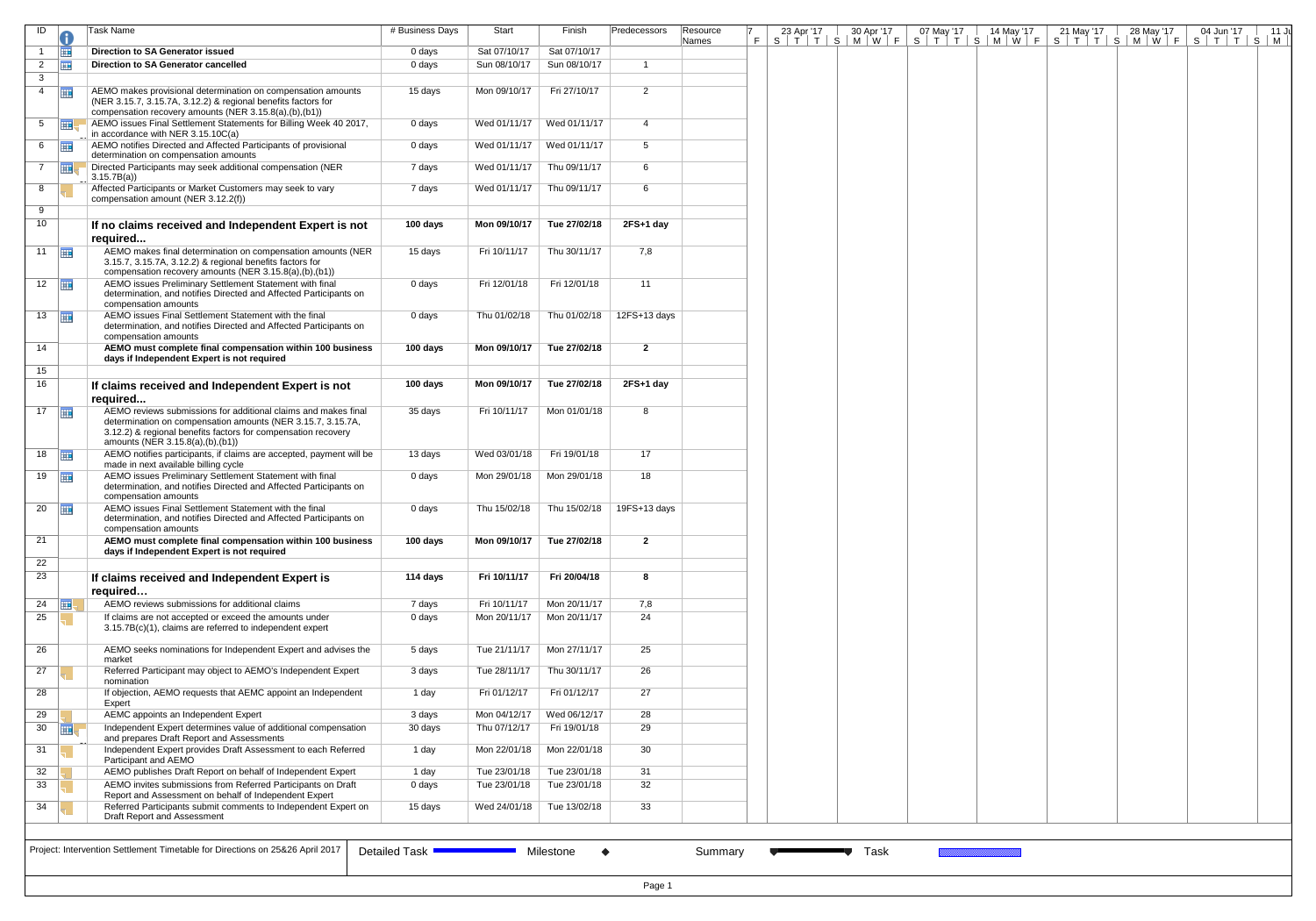| ID | w          | Task Name                                                                                                                                                                                                      | # Business Days | Start        | Finish       | Predecessors   | Resource<br><b>Names</b> | 23 Apr '17 | 30 Apr '17<br> S T T S M W F | 07 May '17<br>S[T]T | 14 May '17 | 21 May '17 | 28 May '17<br>$S$   M   W   F   S   T   T   S   M   W   F | 04 Jun '17<br> T T <br>S. | 11 J<br>$S \mid M \mid$ |
|----|------------|----------------------------------------------------------------------------------------------------------------------------------------------------------------------------------------------------------------|-----------------|--------------|--------------|----------------|--------------------------|------------|------------------------------|---------------------|------------|------------|-----------------------------------------------------------|---------------------------|-------------------------|
| 35 |            | Referred Participants submit additional information requested by<br>Independent Expert                                                                                                                         | 10 days         | Wed 14/02/18 | Tue 27/02/18 | 34             |                          |            |                              |                     |            |            |                                                           |                           |                         |
| 36 |            | Independent Expert prepares Final Report and Assessments                                                                                                                                                       | 13 days         | Wed 28/02/18 | Fri 16/03/18 | 35             |                          |            |                              |                     |            |            |                                                           |                           |                         |
| 37 |            | Independent Expert provides Final Assessment to each Referred<br>Participant and AEMO                                                                                                                          | 1 day           | Mon 19/03/18 | Mon 19/03/18 | 36             |                          |            |                              |                     |            |            |                                                           |                           |                         |
| 38 |            | AEMO publishes Final Report on behalf of Independent Expert                                                                                                                                                    | 1 day           | Tue 20/03/18 | Tue 20/03/18 | 37             |                          |            |                              |                     |            |            |                                                           |                           |                         |
| 39 |            | AEMO makes final determination on compensation amounts (NER<br>3.15.7, 3.15.7A, 3.12.2) & regional benefits factors for<br>compensation recovery amounts (NER 3.15.8(a),(b),(b1))                              | 5 days          | Wed 21/03/18 | Tue 27/03/18 | 38             |                          |            |                              |                     |            |            |                                                           |                           |                         |
| 40 | 曲          | AEMO notifies Referred Participants of final determination on<br>compensation amounts                                                                                                                          | 0 days          | Tue 27/03/18 | Tue 27/03/18 | 39             |                          |            |                              |                     |            |            |                                                           |                           |                         |
| 41 | <b>ITT</b> | AEMO issues Preliminary Settlement Statements with the final<br>determination, in accordance with NER 3.15.10C(b)                                                                                              | 0 days          | Tue 03/04/18 | Tue 03/04/18 | 40             |                          |            |                              |                     |            |            |                                                           |                           |                         |
| 42 | Ħ          | AEMO issues Final Settlement Statements with the final<br>determination, in accordance with NER 3.15.10C(b)                                                                                                    | 0 days          | Fri 20/04/18 | Fri 20/04/18 | $41FS+14$ days |                          |            |                              |                     |            |            |                                                           |                           |                         |
| 43 |            | AEMO must complete final compensation within 150 business<br>days if Independent Expert must determine EITHER a fair payment<br>price under NER 3.15.7A OR Participant claim under NER 3.15.7B<br>or 3.12.2(f) | 150 days        | Mon 09/10/17 | Tue 08/05/18 | $2FS+1$ day    |                          |            |                              |                     |            |            |                                                           |                           |                         |
| 44 |            | AEMO must complete final compensation within 200 business<br>days if Independent Expert must determine BOTH a fair payment<br>price under NER 3.15.7A AND Participant claim under NER 3.15.7B<br>or 3.12.2(f)  | 200 days        | Mon 09/10/17 | Tue 17/07/18 | $2FS+1$ day    |                          |            |                              |                     |            |            |                                                           |                           |                         |

| Project: Intervention Settlement Timetable for Directions on 25&26 April 2017   D |  |
|-----------------------------------------------------------------------------------|--|
|-----------------------------------------------------------------------------------|--|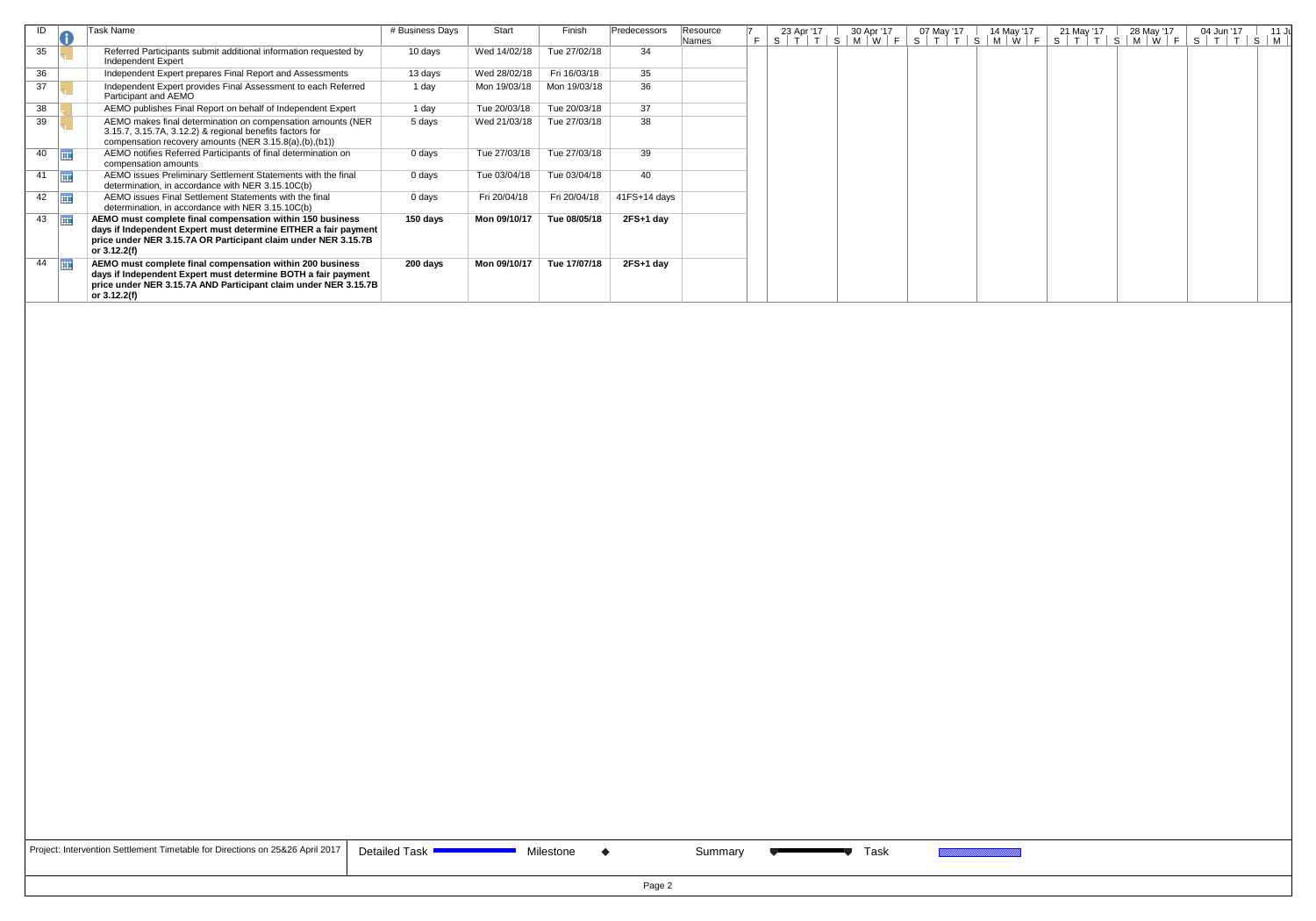| ID                   |                | Task Name                                                                                                                                                                                                                          | # Business Days | un '17 | 18 Jun '17 | 25 Jun '17 | 02 Jul '17 | 09 Jul '17 | 16 Jul '17 | 23 Jul '17 | 30 Jul '17 | 06 Aug '17 | 13 Aug '17 | 20 Aug '17 | 27 Aug '17<br><u>W F S T T S M W F S T T S M W F S T T S M W F S T T S M W F S T T S M W F S T T S </u> |
|----------------------|----------------|------------------------------------------------------------------------------------------------------------------------------------------------------------------------------------------------------------------------------------|-----------------|--------|------------|------------|------------|------------|------------|------------|------------|------------|------------|------------|---------------------------------------------------------------------------------------------------------|
|                      | ⊞              | Direction to SA Generator issued                                                                                                                                                                                                   | 0 days          |        |            |            |            |            |            |            |            |            |            |            |                                                                                                         |
| $\overline{2}$       | 亜              | Direction to SA Generator cancelled                                                                                                                                                                                                | 0 days          |        |            |            |            |            |            |            |            |            |            |            |                                                                                                         |
| 3                    |                |                                                                                                                                                                                                                                    |                 |        |            |            |            |            |            |            |            |            |            |            |                                                                                                         |
| $\overline{4}$       | $\overline{1}$ | AEMO makes provisional determination on compensation amounts<br>(NER 3.15.7, 3.15.7A, 3.12.2) & regional benefits factors for<br>compensation recovery amounts (NER 3.15.8(a),(b),(b1))                                            | 15 days         |        |            |            |            |            |            |            |            |            |            |            |                                                                                                         |
| 5 <sup>5</sup>       | 亜              | AEMO issues Final Settlement Statements for Billing Week 40 2017,<br>in accordance with NER 3.15.10C(a)                                                                                                                            | 0 days          |        |            |            |            |            |            |            |            |            |            |            |                                                                                                         |
|                      | 6 $\Box$       | AEMO notifies Directed and Affected Participants of provisional<br>determination on compensation amounts                                                                                                                           | 0 days          |        |            |            |            |            |            |            |            |            |            |            |                                                                                                         |
| $7^{\circ}$          |                | Directed Participants may seek additional compensation (NER<br>3.15.7B(a)                                                                                                                                                          | 7 days          |        |            |            |            |            |            |            |            |            |            |            |                                                                                                         |
| 8                    |                | Affected Participants or Market Customers may seek to vary<br>compensation amount (NER 3.12.2(f))                                                                                                                                  | 7 days          |        |            |            |            |            |            |            |            |            |            |            |                                                                                                         |
| 9                    |                |                                                                                                                                                                                                                                    |                 |        |            |            |            |            |            |            |            |            |            |            |                                                                                                         |
| 10                   |                | If no claims received and Independent Expert is not                                                                                                                                                                                | 100 days        |        |            |            |            |            |            |            |            |            |            |            |                                                                                                         |
|                      |                | required                                                                                                                                                                                                                           |                 |        |            |            |            |            |            |            |            |            |            |            |                                                                                                         |
| $11$ $\Box$          |                | AEMO makes final determination on compensation amounts (NER<br>3.15.7, 3.15.7A, 3.12.2) & regional benefits factors for<br>compensation recovery amounts (NER 3.15.8(a),(b),(b1))                                                  | 15 days         |        |            |            |            |            |            |            |            |            |            |            |                                                                                                         |
| $12$ $\frac{1}{2}$   |                | AEMO issues Preliminary Settlement Statement with final<br>determination, and notifies Directed and Affected Participants on<br>compensation amounts                                                                               | 0 days          |        |            |            |            |            |            |            |            |            |            |            |                                                                                                         |
| $13$ $\frac{1}{11}$  |                | AEMO issues Final Settlement Statement with the final<br>determination, and notifies Directed and Affected Participants on<br>compensation amounts                                                                                 | 0 days          |        |            |            |            |            |            |            |            |            |            |            |                                                                                                         |
| 14                   |                | AEMO must complete final compensation within 100 business<br>days if Independent Expert is not required                                                                                                                            | 100 days        |        |            |            |            |            |            |            |            |            |            |            |                                                                                                         |
| 15                   |                |                                                                                                                                                                                                                                    |                 |        |            |            |            |            |            |            |            |            |            |            |                                                                                                         |
| 16                   |                | If claims received and Independent Expert is not<br>required                                                                                                                                                                       | 100 days        |        |            |            |            |            |            |            |            |            |            |            |                                                                                                         |
| $17$ $\frac{1}{112}$ |                | AEMO reviews submissions for additional claims and makes final<br>determination on compensation amounts (NER 3.15.7, 3.15.7A,<br>3.12.2) & regional benefits factors for compensation recovery<br>amounts (NER 3.15.8(a),(b),(b1)) | 35 days         |        |            |            |            |            |            |            |            |            |            |            |                                                                                                         |
| 18                   |                | AEMO notifies participants, if claims are accepted, payment will be<br>made in next available billing cycle                                                                                                                        | 13 days         |        |            |            |            |            |            |            |            |            |            |            |                                                                                                         |
| $19$ $\frac{1}{111}$ |                | AEMO issues Preliminary Settlement Statement with final<br>determination, and notifies Directed and Affected Participants on<br>compensation amounts                                                                               | 0 days          |        |            |            |            |            |            |            |            |            |            |            |                                                                                                         |
| 20                   |                | AEMO issues Final Settlement Statement with the final<br>determination, and notifies Directed and Affected Participants on<br>compensation amounts                                                                                 | 0 days          |        |            |            |            |            |            |            |            |            |            |            |                                                                                                         |
| 21                   |                | AEMO must complete final compensation within 100 business<br>days if Independent Expert is not required                                                                                                                            | 100 days        |        |            |            |            |            |            |            |            |            |            |            |                                                                                                         |
| 22<br>23             |                | If claims received and Independent Expert is                                                                                                                                                                                       | 114 days        |        |            |            |            |            |            |            |            |            |            |            |                                                                                                         |
|                      |                | required                                                                                                                                                                                                                           |                 |        |            |            |            |            |            |            |            |            |            |            |                                                                                                         |
| 24 $\Box$            |                | AEMO reviews submissions for additional claims                                                                                                                                                                                     | 7 days          |        |            |            |            |            |            |            |            |            |            |            |                                                                                                         |
| 25                   |                | If claims are not accepted or exceed the amounts under<br>3.15.7B(c)(1), claims are referred to independent expert                                                                                                                 | 0 days          |        |            |            |            |            |            |            |            |            |            |            |                                                                                                         |
| 26                   |                | AEMO seeks nominations for Independent Expert and advises the<br>market                                                                                                                                                            | 5 days          |        |            |            |            |            |            |            |            |            |            |            |                                                                                                         |
| 27                   |                | Referred Participant may object to AEMO's Independent Expert<br>nomination                                                                                                                                                         | 3 days          |        |            |            |            |            |            |            |            |            |            |            |                                                                                                         |
| 28                   |                | If objection, AEMO requests that AEMC appoint an Independent<br>Expert                                                                                                                                                             | 1 day           |        |            |            |            |            |            |            |            |            |            |            |                                                                                                         |
| 29                   |                | AEMC appoints an Independent Expert                                                                                                                                                                                                | 3 days          |        |            |            |            |            |            |            |            |            |            |            |                                                                                                         |
| 30 <sub>o</sub>      | ⊞              | Independent Expert determines value of additional compensation<br>and prepares Draft Report and Assessments                                                                                                                        | 30 days         |        |            |            |            |            |            |            |            |            |            |            |                                                                                                         |
| 31                   |                | Independent Expert provides Draft Assessment to each Referred<br>Participant and AEMO                                                                                                                                              | 1 day           |        |            |            |            |            |            |            |            |            |            |            |                                                                                                         |
| 32                   |                | AEMO publishes Draft Report on behalf of Independent Expert                                                                                                                                                                        | 1 day           |        |            |            |            |            |            |            |            |            |            |            |                                                                                                         |
| 33                   |                | AEMO invites submissions from Referred Participants on Draft<br>Report and Assessment on behalf of Independent Expert                                                                                                              | 0 days          |        |            |            |            |            |            |            |            |            |            |            |                                                                                                         |
| 34                   |                | Referred Participants submit comments to Independent Expert on<br>Draft Report and Assessment                                                                                                                                      | 15 days         |        |            |            |            |            |            |            |            |            |            |            |                                                                                                         |
|                      |                | Project: Intervention Settlement Timetable for Directions on 25&26 April 2017                                                                                                                                                      | Detailed Task ' |        | Milestone  |            |            | Summary    |            | Task       |            |            |            |            |                                                                                                         |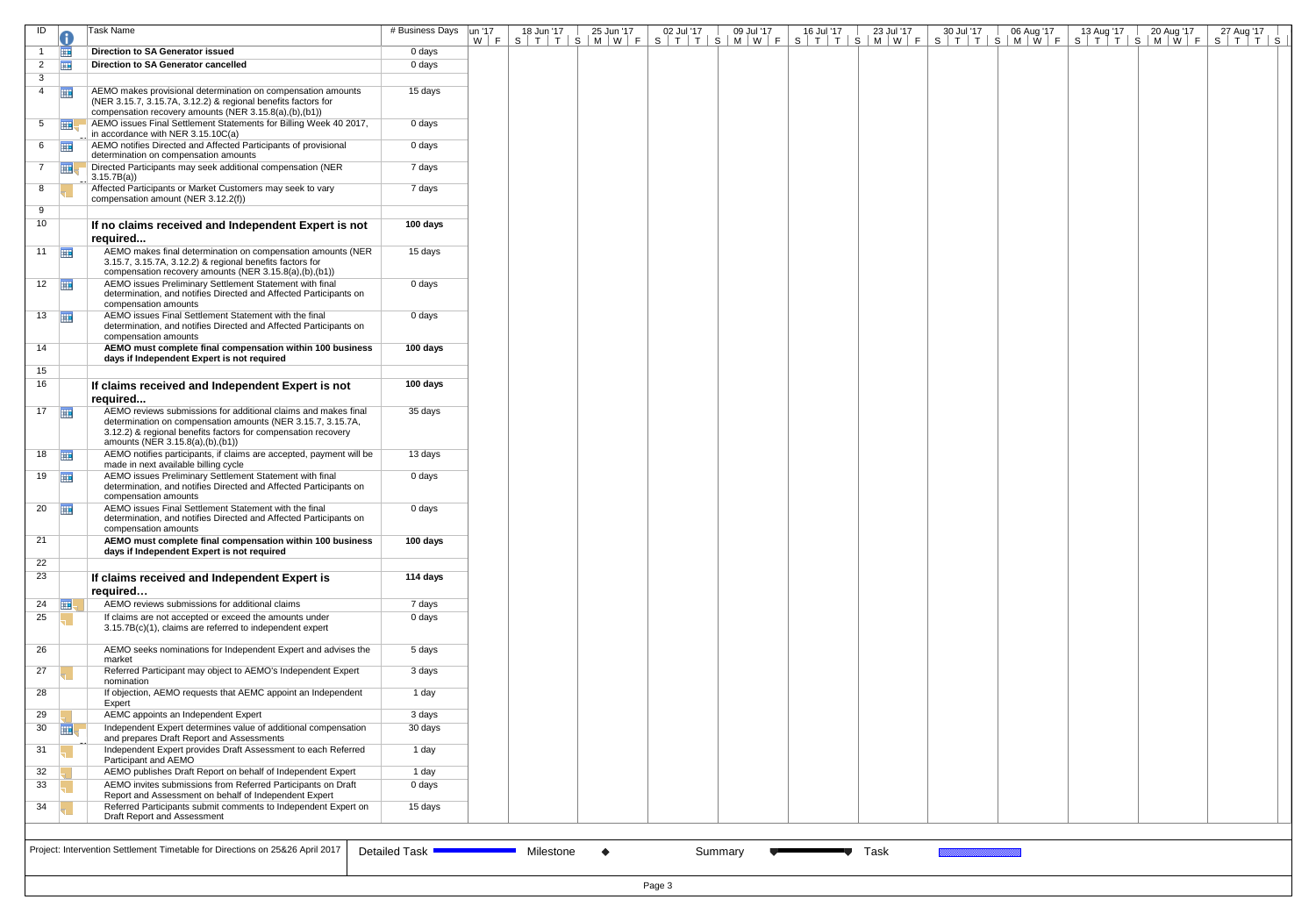| ID          | Task Name                                                                                                                                                                                                        | # Business Days | lun '17 | 18 Jun '17 | 25 Jun '17 | 02 Jul '17 | 09 Jul '17 | 16 Jul '17 | 23 Jul '17 | 30 Jul '17 | 06 Aug '17 | 13 Aug '17 | 20 Aug '17 | 27 Aug '17<br>W F S T T S M W F S T T S M W F S T T S M W F S T T S M W F S T T S M W F S T T S |
|-------------|------------------------------------------------------------------------------------------------------------------------------------------------------------------------------------------------------------------|-----------------|---------|------------|------------|------------|------------|------------|------------|------------|------------|------------|------------|-------------------------------------------------------------------------------------------------|
| 35          | Referred Participants submit additional information requested by<br>Independent Expert                                                                                                                           | 10 days         |         |            |            |            |            |            |            |            |            |            |            |                                                                                                 |
| 36          | Independent Expert prepares Final Report and Assessments                                                                                                                                                         | 13 days         |         |            |            |            |            |            |            |            |            |            |            |                                                                                                 |
| 37          | Independent Expert provides Final Assessment to each Referred<br>Participant and AEMO                                                                                                                            | 1 day           |         |            |            |            |            |            |            |            |            |            |            |                                                                                                 |
| 38          | AEMO publishes Final Report on behalf of Independent Expert                                                                                                                                                      | 1 day           |         |            |            |            |            |            |            |            |            |            |            |                                                                                                 |
| 39          | AEMO makes final determination on compensation amounts (NER<br>3.15.7, 3.15.7A, 3.12.2) & regional benefits factors for<br>compensation recovery amounts (NER 3.15.8(a),(b),(b1))                                | 5 days          |         |            |            |            |            |            |            |            |            |            |            |                                                                                                 |
| $40$ $\Box$ | AEMO notifies Referred Participants of final determination on<br>compensation amounts                                                                                                                            | 0 days          |         |            |            |            |            |            |            |            |            |            |            |                                                                                                 |
| $41$ $\Box$ | AEMO issues Preliminary Settlement Statements with the final<br>determination, in accordance with NER 3.15.10C(b)                                                                                                | 0 days          |         |            |            |            |            |            |            |            |            |            |            |                                                                                                 |
| $42$ $\Box$ | AEMO issues Final Settlement Statements with the final<br>determination, in accordance with NER 3.15.10C(b)                                                                                                      | 0 days          |         |            |            |            |            |            |            |            |            |            |            |                                                                                                 |
| 43          | AEMO must complete final compensation within 150 business<br>days if Independent Expert must determine EITHER a fair payment<br>price under NER 3.15.7A OR Participant claim under NER 3.15.7B<br>or $3.12.2(f)$ | 150 days        |         |            |            |            |            |            |            |            |            |            |            |                                                                                                 |
| $44$ $\Box$ | AEMO must complete final compensation within 200 business<br>days if Independent Expert must determine BOTH a fair payment<br>price under NER 3.15.7A AND Participant claim under NER 3.15.7B<br>or 3.12.2(f)    | 200 days        |         |            |            |            |            |            |            |            |            |            |            |                                                                                                 |

| Project: Intervention Settlement Timetable for Directions on 25&26 April 2017 |  |
|-------------------------------------------------------------------------------|--|
|-------------------------------------------------------------------------------|--|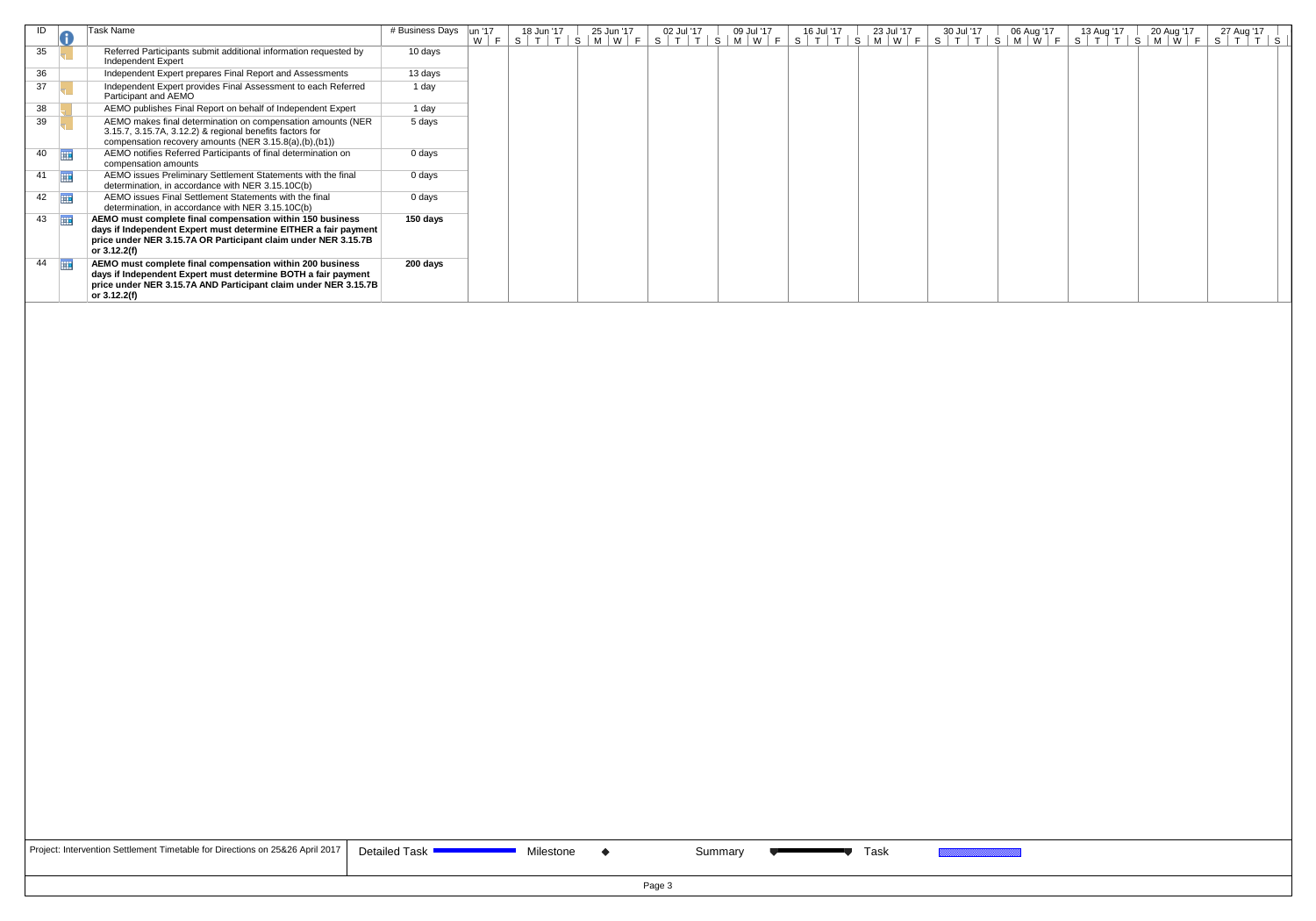| ID                    |                      | Task Name                                                                                                                                                                                                                                      | # Business Days | 03 Sep '17 |           |        |         | 03 Sep '17   10 Sep '17   17 Sep '17   24 Sep '17   01 Oct '17   08 Oct '17   15 Oct '17   22 Oct '17   29 Oct '17   05 Nov '17   12 Nov '17   19 Nov '17   19 Nov '17<br>M   W   F   S   T   T   S   M   W   F   S   T   T   S |      |  |                 |  |                   |
|-----------------------|----------------------|------------------------------------------------------------------------------------------------------------------------------------------------------------------------------------------------------------------------------------------------|-----------------|------------|-----------|--------|---------|---------------------------------------------------------------------------------------------------------------------------------------------------------------------------------------------------------------------------------|------|--|-----------------|--|-------------------|
|                       | <b>THE</b>           | <b>Direction to SA Generator issued</b>                                                                                                                                                                                                        | 0 days          |            |           |        |         | $\leftrightarrow$ 07/10                                                                                                                                                                                                         |      |  |                 |  |                   |
| $\overline{2}$        | 冊                    | Direction to SA Generator cancelled                                                                                                                                                                                                            | 0 days          |            |           |        |         |                                                                                                                                                                                                                                 |      |  |                 |  |                   |
| 3                     |                      |                                                                                                                                                                                                                                                |                 |            |           |        |         |                                                                                                                                                                                                                                 |      |  |                 |  |                   |
| $\overline{4}$        | 再                    | AEMO makes provisional determination on compensation amounts<br>(NER 3.15.7, 3.15.7A, 3.12.2) & regional benefits factors for<br>compensation recovery amounts (NER 3.15.8(a),(b),(b1))                                                        | 15 days         |            |           |        |         |                                                                                                                                                                                                                                 |      |  |                 |  |                   |
|                       | $5 \quad \boxed{11}$ | AEMO issues Final Settlement Statements for Billing Week 40 2017,<br>in accordance with NER 3.15.10C(a)                                                                                                                                        | 0 days          |            |           |        |         |                                                                                                                                                                                                                                 |      |  | $\bullet$ 01/11 |  |                   |
| $6 \quad \boxed{11}$  |                      | AEMO notifies Directed and Affected Participants of provisional<br>determination on compensation amounts                                                                                                                                       | 0 days          |            |           |        |         |                                                                                                                                                                                                                                 |      |  | $\sum_{1/11}$   |  |                   |
| $7^{\circ}$           | 再                    | Directed Participants may seek additional compensation (NER<br>3.15.7B(a)                                                                                                                                                                      | 7 days          |            |           |        |         |                                                                                                                                                                                                                                 |      |  |                 |  |                   |
| 8                     |                      | Affected Participants or Market Customers may seek to vary<br>compensation amount (NER 3.12.2(f))                                                                                                                                              | 7 days          |            |           |        |         |                                                                                                                                                                                                                                 |      |  |                 |  |                   |
| 9<br>10               |                      | If no claims received and Independent Expert is not<br>required                                                                                                                                                                                | 100 days        |            |           |        |         |                                                                                                                                                                                                                                 |      |  |                 |  |                   |
| 11 $\frac{1}{2}$      |                      | AEMO makes final determination on compensation amounts (NER<br>3.15.7, 3.15.7A, 3.12.2) & regional benefits factors for<br>compensation recovery amounts (NER 3.15.8(a),(b),(b1))                                                              | 15 days         |            |           |        |         |                                                                                                                                                                                                                                 |      |  |                 |  |                   |
| $12$ $\Box$           |                      | AEMO issues Preliminary Settlement Statement with final<br>determination, and notifies Directed and Affected Participants on<br>compensation amounts                                                                                           | 0 days          |            |           |        |         |                                                                                                                                                                                                                                 |      |  |                 |  |                   |
| $13 \quad \boxed{11}$ |                      | AEMO issues Final Settlement Statement with the final<br>determination, and notifies Directed and Affected Participants on<br>compensation amounts                                                                                             | 0 days          |            |           |        |         |                                                                                                                                                                                                                                 |      |  |                 |  |                   |
| 14                    |                      | AEMO must complete final compensation within 100 business<br>days if Independent Expert is not required                                                                                                                                        | 100 days        |            |           |        |         |                                                                                                                                                                                                                                 |      |  |                 |  |                   |
| 15                    |                      |                                                                                                                                                                                                                                                |                 |            |           |        |         |                                                                                                                                                                                                                                 |      |  |                 |  |                   |
| 16                    |                      | If claims received and Independent Expert is not                                                                                                                                                                                               | 100 days        |            |           |        |         |                                                                                                                                                                                                                                 |      |  |                 |  |                   |
| $17$ $\Box$           |                      | required<br>AEMO reviews submissions for additional claims and makes final<br>determination on compensation amounts (NER 3.15.7, 3.15.7A,<br>3.12.2) & regional benefits factors for compensation recovery<br>amounts (NER 3.15.8(a),(b),(b1)) | 35 days         |            |           |        |         |                                                                                                                                                                                                                                 |      |  |                 |  |                   |
| $18$ $\frac{1}{2}$    |                      | AEMO notifies participants, if claims are accepted, payment will be<br>made in next available billing cycle                                                                                                                                    | 13 days         |            |           |        |         |                                                                                                                                                                                                                                 |      |  |                 |  |                   |
| $19$ $\Box$           |                      | AEMO issues Preliminary Settlement Statement with final<br>determination, and notifies Directed and Affected Participants on<br>compensation amounts                                                                                           | 0 days          |            |           |        |         |                                                                                                                                                                                                                                 |      |  |                 |  |                   |
| 20                    |                      | AEMO issues Final Settlement Statement with the final<br>determination, and notifies Directed and Affected Participants on<br>compensation amounts                                                                                             | 0 days          |            |           |        |         |                                                                                                                                                                                                                                 |      |  |                 |  |                   |
| 21                    |                      | AEMO must complete final compensation within 100 business<br>days if Independent Expert is not required                                                                                                                                        | 100 days        |            |           |        |         |                                                                                                                                                                                                                                 |      |  |                 |  |                   |
| 22                    |                      |                                                                                                                                                                                                                                                |                 |            |           |        |         |                                                                                                                                                                                                                                 |      |  |                 |  |                   |
| 23                    |                      | If claims received and Independent Expert is<br>required                                                                                                                                                                                       | 114 days        |            |           |        |         |                                                                                                                                                                                                                                 |      |  |                 |  |                   |
| 24                    | <b>ELL</b>           | AEMO reviews submissions for additional claims                                                                                                                                                                                                 | 7 days          |            |           |        |         |                                                                                                                                                                                                                                 |      |  |                 |  |                   |
| 25                    |                      | If claims are not accepted or exceed the amounts under<br>3.15.7B(c)(1), claims are referred to independent expert                                                                                                                             | 0 days          |            |           |        |         |                                                                                                                                                                                                                                 |      |  |                 |  | $\triangle$ 20/11 |
| 26                    |                      | AEMO seeks nominations for Independent Expert and advises the<br>market                                                                                                                                                                        | 5 days          |            |           |        |         |                                                                                                                                                                                                                                 |      |  |                 |  |                   |
| 27                    |                      | Referred Participant may object to AEMO's Independent Expert<br>nomination                                                                                                                                                                     | 3 days          |            |           |        |         |                                                                                                                                                                                                                                 |      |  |                 |  |                   |
| 28                    |                      | If objection, AEMO requests that AEMC appoint an Independent<br>Expert                                                                                                                                                                         | 1 day           |            |           |        |         |                                                                                                                                                                                                                                 |      |  |                 |  |                   |
| 29                    |                      | AEMC appoints an Independent Expert                                                                                                                                                                                                            | 3 days          |            |           |        |         |                                                                                                                                                                                                                                 |      |  |                 |  |                   |
| 30                    | 亜                    | Independent Expert determines value of additional compensation<br>and prepares Draft Report and Assessments                                                                                                                                    | 30 days         |            |           |        |         |                                                                                                                                                                                                                                 |      |  |                 |  |                   |
| 31                    |                      | Independent Expert provides Draft Assessment to each Referred<br>Participant and AEMO                                                                                                                                                          | 1 day           |            |           |        |         |                                                                                                                                                                                                                                 |      |  |                 |  |                   |
| 32                    |                      | AEMO publishes Draft Report on behalf of Independent Expert                                                                                                                                                                                    | 1 day           |            |           |        |         |                                                                                                                                                                                                                                 |      |  |                 |  |                   |
| 33                    |                      | AEMO invites submissions from Referred Participants on Draft                                                                                                                                                                                   | 0 days          |            |           |        |         |                                                                                                                                                                                                                                 |      |  |                 |  |                   |
| 34                    |                      | Report and Assessment on behalf of Independent Expert<br>Referred Participants submit comments to Independent Expert on<br>Draft Report and Assessment                                                                                         | 15 days         |            |           |        |         |                                                                                                                                                                                                                                 |      |  |                 |  |                   |
|                       |                      |                                                                                                                                                                                                                                                |                 |            |           |        |         |                                                                                                                                                                                                                                 |      |  |                 |  |                   |
|                       |                      | Project: Intervention Settlement Timetable for Directions on 25&26 April 2017                                                                                                                                                                  | Detailed Task ' |            | Milestone |        | Summary |                                                                                                                                                                                                                                 | Task |  |                 |  |                   |
|                       |                      |                                                                                                                                                                                                                                                |                 |            |           | Page 3 |         |                                                                                                                                                                                                                                 |      |  |                 |  |                   |

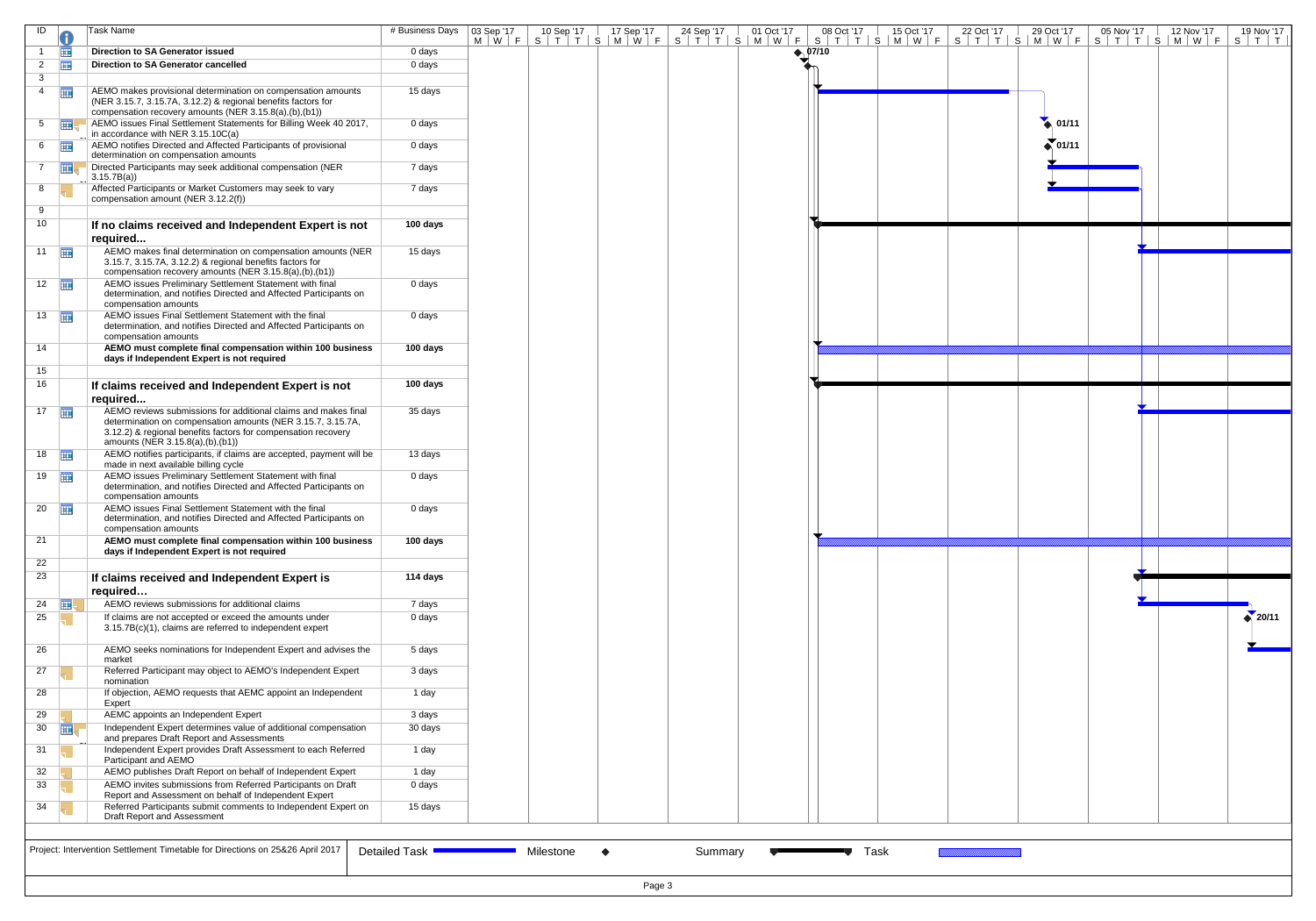| ID                     |            | Task Name                                                                                                                                                                         | # Business Days | 03 Sep '17<br>$M \mid W \mid F$ | 10 Sep '17 | 17 Sep '17<br>$S$   $T$   $T$   $S$   $M$   $W$   $F$ | 24 Sep '17 | 01 Oct '17<br>$S$   T   T   S   M   W   F   S   T   T   S   M   W   F | 08 Oct '17 | 15 Oct '17 | 22 Oct '17 | 29 Oct '17<br> S T T S M W F | 05 Nov '17<br> S T T S M W F | 12 Nov '17 | 19 Nov '17<br>$T$ $T$<br>S. |
|------------------------|------------|-----------------------------------------------------------------------------------------------------------------------------------------------------------------------------------|-----------------|---------------------------------|------------|-------------------------------------------------------|------------|-----------------------------------------------------------------------|------------|------------|------------|------------------------------|------------------------------|------------|-----------------------------|
| 35                     |            | Referred Participants submit additional information requested by<br>Independent Expert                                                                                            | 10 days         |                                 |            |                                                       |            |                                                                       |            |            |            |                              |                              |            |                             |
| 36                     |            | Independent Expert prepares Final Report and Assessments                                                                                                                          | 13 days         |                                 |            |                                                       |            |                                                                       |            |            |            |                              |                              |            |                             |
| 37                     |            | Independent Expert provides Final Assessment to each Referred<br>Participant and AEMO                                                                                             | 1 day           |                                 |            |                                                       |            |                                                                       |            |            |            |                              |                              |            |                             |
| 38                     |            | AEMO publishes Final Report on behalf of Independent Expert                                                                                                                       | 1 day           |                                 |            |                                                       |            |                                                                       |            |            |            |                              |                              |            |                             |
| 39                     |            | AEMO makes final determination on compensation amounts (NER<br>3.15.7, 3.15.7A, 3.12.2) & regional benefits factors for<br>compensation recovery amounts (NER 3.15.8(a),(b),(b1)) | 5 days          |                                 |            |                                                       |            |                                                                       |            |            |            |                              |                              |            |                             |
| 40                     | <b>THE</b> | AEMO notifies Referred Participants of final determination on<br>compensation amounts                                                                                             | 0 days          |                                 |            |                                                       |            |                                                                       |            |            |            |                              |                              |            |                             |
| 41                     | ⊞          | AEMO issues Preliminary Settlement Statements with the final<br>determination, in accordance with NER 3.15.10C(b)                                                                 | 0 days          |                                 |            |                                                       |            |                                                                       |            |            |            |                              |                              |            |                             |
| $42$ $\frac{1}{2}$     |            | AEMO issues Final Settlement Statements with the final<br>determination, in accordance with NER 3.15.10C(b)                                                                       | 0 days          |                                 |            |                                                       |            |                                                                       |            |            |            |                              |                              |            |                             |
| $43 \quad \boxed{111}$ |            | AEMO must complete final compensation within 150 business                                                                                                                         | 150 days        |                                 |            |                                                       |            |                                                                       |            |            |            |                              |                              |            |                             |
|                        |            | days if Independent Expert must determine EITHER a fair payment<br>price under NER 3.15.7A OR Participant claim under NER 3.15.7B<br>or 3.12.2(f)                                 |                 |                                 |            |                                                       |            |                                                                       |            |            |            |                              |                              |            |                             |
| 44                     | 再          | AEMO must complete final compensation within 200 business                                                                                                                         | 200 days        |                                 |            |                                                       |            |                                                                       |            |            |            |                              |                              |            |                             |
|                        |            | days if Independent Expert must determine BOTH a fair payment<br>price under NER 3.15.7A AND Participant claim under NER 3.15.7B<br>or 3.12.2(f)                                  |                 |                                 |            |                                                       |            |                                                                       |            |            |            |                              |                              |            |                             |

| Project: Intervention Settlement Timetable for Directions on 25&26 April 2017 | D |
|-------------------------------------------------------------------------------|---|
|-------------------------------------------------------------------------------|---|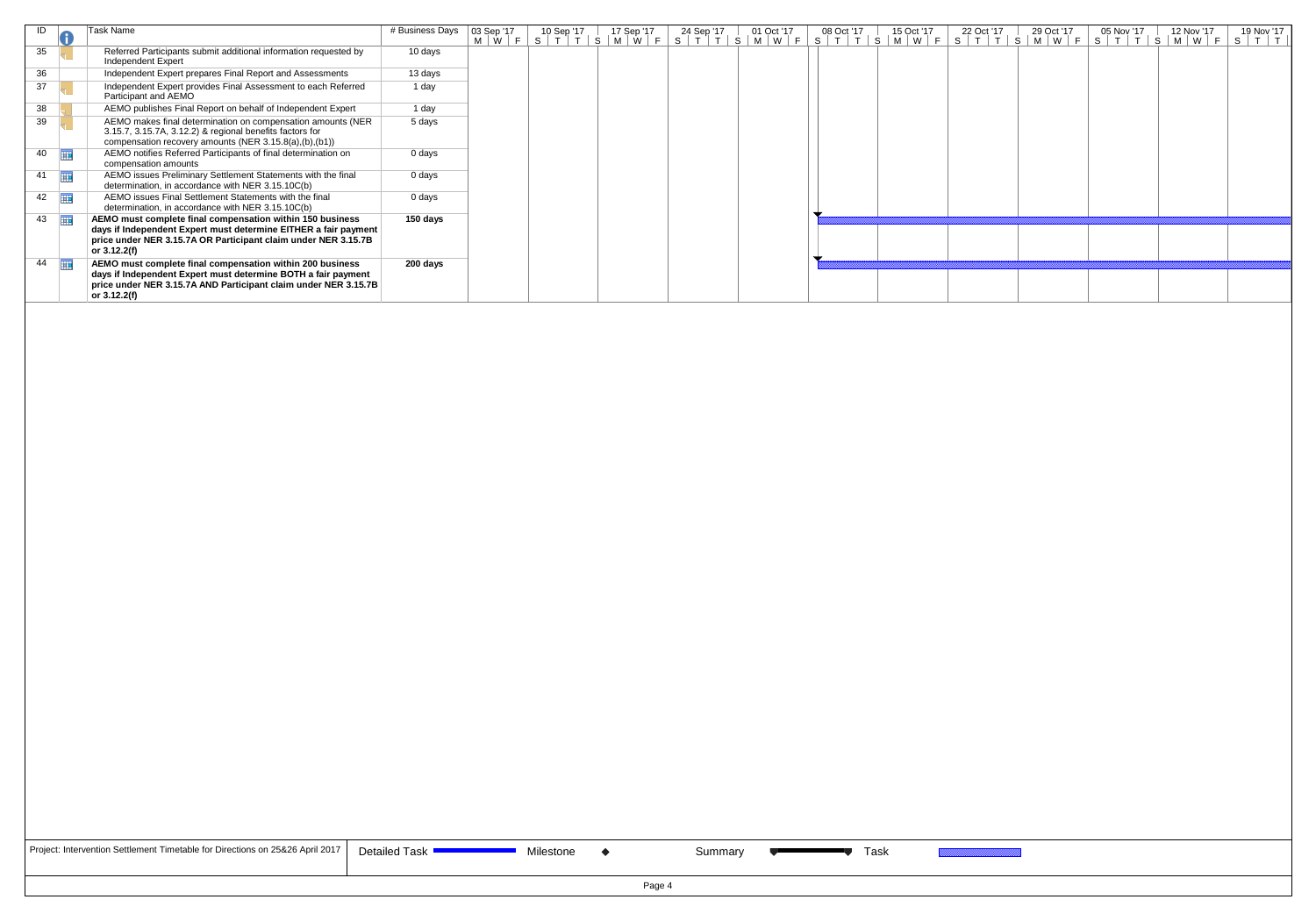| ID                    |                  | Task Name                                                                                                                                                                               | # Business Days |                        |        |         |      | 26 Nov'17   03 Dec'17   10 Dec'17   17 Dec'17   24 Dec'17   31 Dec'17   07 Jan '18   14 Jan '18   21 Jan '18   28 Jan '18   04 Feb '18  <br>S   M   W   F   S   T   T   S   M   W   F   S   T   T   S   M   W   F   S   T   T   T |                   |                 | 11 Feb<br>$S$ $T$ |
|-----------------------|------------------|-----------------------------------------------------------------------------------------------------------------------------------------------------------------------------------------|-----------------|------------------------|--------|---------|------|-----------------------------------------------------------------------------------------------------------------------------------------------------------------------------------------------------------------------------------|-------------------|-----------------|-------------------|
|                       | 亜                | <b>Direction to SA Generator issued</b>                                                                                                                                                 | 0 days          |                        |        |         |      |                                                                                                                                                                                                                                   |                   |                 |                   |
| $\overline{2}$        | 亜                | Direction to SA Generator cancelled                                                                                                                                                     | 0 days          |                        |        |         |      |                                                                                                                                                                                                                                   |                   |                 |                   |
| 3                     |                  |                                                                                                                                                                                         |                 |                        |        |         |      |                                                                                                                                                                                                                                   |                   |                 |                   |
| $\overline{4}$        | 亜                | AEMO makes provisional determination on compensation amounts<br>(NER 3.15.7, 3.15.7A, 3.12.2) & regional benefits factors for<br>compensation recovery amounts (NER 3.15.8(a),(b),(b1)) | 15 days         |                        |        |         |      |                                                                                                                                                                                                                                   |                   |                 |                   |
| 5 <sup>5</sup>        | $\overline{m}$ . | AEMO issues Final Settlement Statements for Billing Week 40 2017,<br>in accordance with NER 3.15.10C(a)                                                                                 | 0 days          |                        |        |         |      |                                                                                                                                                                                                                                   |                   |                 |                   |
| 6                     | <b>HE</b>        | AEMO notifies Directed and Affected Participants of provisional<br>determination on compensation amounts                                                                                | 0 days          |                        |        |         |      |                                                                                                                                                                                                                                   |                   |                 |                   |
| $7^{\circ}$           | <b>HH</b>        | Directed Participants may seek additional compensation (NER<br>3.15.7B(a)                                                                                                               | 7 days          |                        |        |         |      |                                                                                                                                                                                                                                   |                   |                 |                   |
| 8                     |                  | Affected Participants or Market Customers may seek to vary<br>compensation amount (NER 3.12.2(f))                                                                                       | 7 days          |                        |        |         |      |                                                                                                                                                                                                                                   |                   |                 |                   |
| 9                     |                  |                                                                                                                                                                                         |                 |                        |        |         |      |                                                                                                                                                                                                                                   |                   |                 |                   |
| 10                    |                  | If no claims received and Independent Expert is not                                                                                                                                     | 100 days        |                        |        |         |      |                                                                                                                                                                                                                                   |                   |                 |                   |
|                       |                  | required                                                                                                                                                                                |                 |                        |        |         |      |                                                                                                                                                                                                                                   |                   |                 |                   |
| $11$ $\frac{1}{2}$    |                  | AEMO makes final determination on compensation amounts (NER<br>3.15.7, 3.15.7A, 3.12.2) & regional benefits factors for<br>compensation recovery amounts (NER 3.15.8(a),(b),(b1))       | 15 days         |                        |        |         |      |                                                                                                                                                                                                                                   |                   |                 |                   |
| $12$ $\Box$           |                  | AEMO issues Preliminary Settlement Statement with final<br>determination, and notifies Directed and Affected Participants on                                                            | 0 days          |                        |        |         |      | $4 - 12/01$                                                                                                                                                                                                                       |                   |                 |                   |
| $13 \quad \boxed{11}$ |                  | compensation amounts<br>AEMO issues Final Settlement Statement with the final<br>determination, and notifies Directed and Affected Participants on                                      | 0 days          |                        |        |         |      |                                                                                                                                                                                                                                   |                   | $\bullet$ 01/02 |                   |
| 14                    |                  | compensation amounts<br>AEMO must complete final compensation within 100 business                                                                                                       | 100 days        |                        |        |         |      |                                                                                                                                                                                                                                   |                   |                 |                   |
|                       |                  | days if Independent Expert is not required                                                                                                                                              |                 |                        |        |         |      |                                                                                                                                                                                                                                   |                   |                 |                   |
| 15<br>16              |                  |                                                                                                                                                                                         | 100 days        |                        |        |         |      |                                                                                                                                                                                                                                   |                   |                 |                   |
|                       |                  | If claims received and Independent Expert is not                                                                                                                                        |                 |                        |        |         |      |                                                                                                                                                                                                                                   |                   |                 |                   |
|                       |                  | required<br>AEMO reviews submissions for additional claims and makes final                                                                                                              | 35 days         |                        |        |         |      |                                                                                                                                                                                                                                   |                   |                 |                   |
| $17$ $\Box$           |                  | determination on compensation amounts (NER 3.15.7, 3.15.7A,<br>3.12.2) & regional benefits factors for compensation recovery<br>amounts (NER 3.15.8(a),(b),(b1))                        |                 |                        |        |         |      |                                                                                                                                                                                                                                   |                   |                 |                   |
| $18$ $\frac{1}{2}$    |                  | AEMO notifies participants, if claims are accepted, payment will be<br>made in next available billing cycle                                                                             | 13 days         |                        |        |         |      |                                                                                                                                                                                                                                   |                   |                 |                   |
| $19$ $\frac{1}{2}$    |                  | AEMO issues Preliminary Settlement Statement with final<br>determination, and notifies Directed and Affected Participants on<br>compensation amounts                                    | 0 days          |                        |        |         |      |                                                                                                                                                                                                                                   |                   | 29/01           |                   |
| $20 \quad \boxed{11}$ |                  | AEMO issues Final Settlement Statement with the final<br>determination, and notifies Directed and Affected Participants on<br>compensation amounts                                      | 0 days          |                        |        |         |      |                                                                                                                                                                                                                                   |                   |                 |                   |
| 21                    |                  | AEMO must complete final compensation within 100 business                                                                                                                               | 100 days        |                        |        |         |      |                                                                                                                                                                                                                                   |                   |                 |                   |
|                       |                  | days if Independent Expert is not required                                                                                                                                              |                 |                        |        |         |      |                                                                                                                                                                                                                                   |                   |                 |                   |
| 22<br>23              |                  | If claims received and Independent Expert is<br>required                                                                                                                                | 114 days        |                        |        |         |      |                                                                                                                                                                                                                                   |                   |                 |                   |
| 24                    | <b>HE</b>        | AEMO reviews submissions for additional claims                                                                                                                                          | 7 days          |                        |        |         |      |                                                                                                                                                                                                                                   |                   |                 |                   |
| 25                    |                  | If claims are not accepted or exceed the amounts under<br>3.15.7B(c)(1), claims are referred to independent expert                                                                      | 0 days          |                        |        |         |      |                                                                                                                                                                                                                                   |                   |                 |                   |
| 26                    |                  | AEMO seeks nominations for Independent Expert and advises the<br>market                                                                                                                 | 5 days          |                        |        |         |      |                                                                                                                                                                                                                                   |                   |                 |                   |
| 27                    |                  | Referred Participant may object to AEMO's Independent Expert<br>nomination                                                                                                              | 3 days          |                        |        |         |      |                                                                                                                                                                                                                                   |                   |                 |                   |
| 28                    |                  | If objection, AEMO requests that AEMC appoint an Independent<br>Expert                                                                                                                  | 1 day           |                        |        |         |      |                                                                                                                                                                                                                                   |                   |                 |                   |
| 29                    |                  | AEMC appoints an Independent Expert                                                                                                                                                     | 3 days          |                        |        |         |      |                                                                                                                                                                                                                                   |                   |                 |                   |
| 30                    | <b>HIE</b>       | Independent Expert determines value of additional compensation<br>and prepares Draft Report and Assessments                                                                             | 30 days         |                        |        |         |      |                                                                                                                                                                                                                                   |                   |                 |                   |
| 31                    |                  | Independent Expert provides Draft Assessment to each Referred<br>Participant and AEMO                                                                                                   | 1 day           |                        |        |         |      |                                                                                                                                                                                                                                   |                   |                 |                   |
| 32                    |                  | AEMO publishes Draft Report on behalf of Independent Expert                                                                                                                             | 1 day           |                        |        |         |      |                                                                                                                                                                                                                                   |                   |                 |                   |
| 33                    |                  | AEMO invites submissions from Referred Participants on Draft                                                                                                                            | 0 days          |                        |        |         |      |                                                                                                                                                                                                                                   | $\triangle$ 23/01 |                 |                   |
| 34                    |                  | Report and Assessment on behalf of Independent Expert<br>Referred Participants submit comments to Independent Expert on                                                                 | 15 days         |                        |        |         |      |                                                                                                                                                                                                                                   |                   |                 |                   |
|                       |                  | Draft Report and Assessment                                                                                                                                                             |                 |                        |        |         |      |                                                                                                                                                                                                                                   |                   |                 |                   |
|                       |                  | Project: Intervention Settlement Timetable for Directions on 25&26 April 2017                                                                                                           | Detailed Task   | Milestone<br>$\bullet$ |        | Summary | Task |                                                                                                                                                                                                                                   |                   |                 |                   |
|                       |                  |                                                                                                                                                                                         |                 |                        | Page 5 |         |      |                                                                                                                                                                                                                                   |                   |                 |                   |

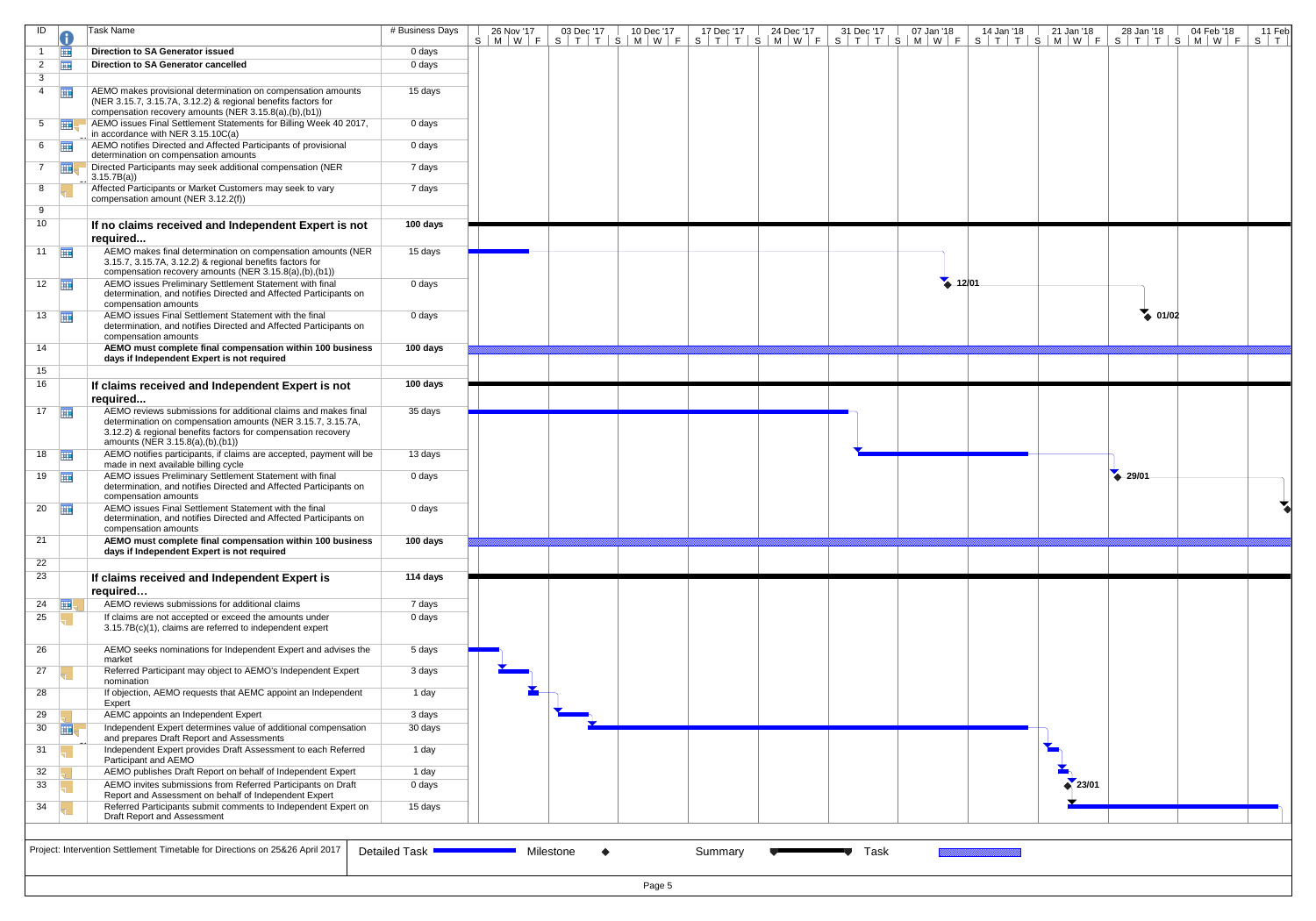| ID                    | Task Name                                                                                                                                                                                                      | # Business Days | 26 Nov '17      | 03 Dec '17 | 10 Dec '17 | 17 Dec '17                                | 24 Dec '17             | 31 Dec '17  | 07 Jan '18 | 14 Jan '18 | 21 Jan '18 | 28 Jan '18 | 04 Feb '18 | 11 Feb                     |
|-----------------------|----------------------------------------------------------------------------------------------------------------------------------------------------------------------------------------------------------------|-----------------|-----------------|------------|------------|-------------------------------------------|------------------------|-------------|------------|------------|------------|------------|------------|----------------------------|
|                       |                                                                                                                                                                                                                |                 | $S$   M   W   F |            |            | S   T   T   S   M   W   F   S   T   T   S | $M \mid W \mid$<br>- F | $S$ $T$ $T$ |            |            |            |            |            | $S$ $\vert$ $\tau$ $\vert$ |
| 35                    | Referred Participants submit additional information requested by<br>Independent Expert                                                                                                                         | 10 days         |                 |            |            |                                           |                        |             |            |            |            |            |            |                            |
| 36                    | Independent Expert prepares Final Report and Assessments                                                                                                                                                       | 13 days         |                 |            |            |                                           |                        |             |            |            |            |            |            |                            |
| 37                    | Independent Expert provides Final Assessment to each Referred<br>Participant and AEMO                                                                                                                          | 1 day           |                 |            |            |                                           |                        |             |            |            |            |            |            |                            |
| 38                    | AEMO publishes Final Report on behalf of Independent Expert                                                                                                                                                    | 1 day           |                 |            |            |                                           |                        |             |            |            |            |            |            |                            |
| 39                    | AEMO makes final determination on compensation amounts (NER<br>3.15.7, 3.15.7A, 3.12.2) & regional benefits factors for<br>compensation recovery amounts (NER 3.15.8(a),(b),(b1))                              | 5 days          |                 |            |            |                                           |                        |             |            |            |            |            |            |                            |
| $40$ $\Box$           | AEMO notifies Referred Participants of final determination on<br>compensation amounts                                                                                                                          | 0 days          |                 |            |            |                                           |                        |             |            |            |            |            |            |                            |
| 亜<br>41               | AEMO issues Preliminary Settlement Statements with the final<br>determination, in accordance with NER 3.15.10C(b)                                                                                              | 0 days          |                 |            |            |                                           |                        |             |            |            |            |            |            |                            |
| 42                    | AEMO issues Final Settlement Statements with the final<br>determination, in accordance with NER 3.15.10C(b)                                                                                                    | 0 days          |                 |            |            |                                           |                        |             |            |            |            |            |            |                            |
| $43 \quad \boxed{11}$ | AEMO must complete final compensation within 150 business<br>days if Independent Expert must determine EITHER a fair payment<br>price under NER 3.15.7A OR Participant claim under NER 3.15.7B<br>or 3.12.2(f) | 150 days        |                 |            |            |                                           |                        |             |            |            |            |            |            |                            |
| $44$ $\Box$           | AEMO must complete final compensation within 200 business                                                                                                                                                      | 200 days        |                 |            |            |                                           |                        |             |            |            |            |            |            |                            |
|                       | days if Independent Expert must determine BOTH a fair payment<br>price under NER 3.15.7A AND Participant claim under NER 3.15.7B<br>or 3.12.2(f)                                                               |                 |                 |            |            |                                           |                        |             |            |            |            |            |            |                            |

| Project: Intervention Settlement Timetable for Directions on 25&26 April 2017 |  |
|-------------------------------------------------------------------------------|--|
|-------------------------------------------------------------------------------|--|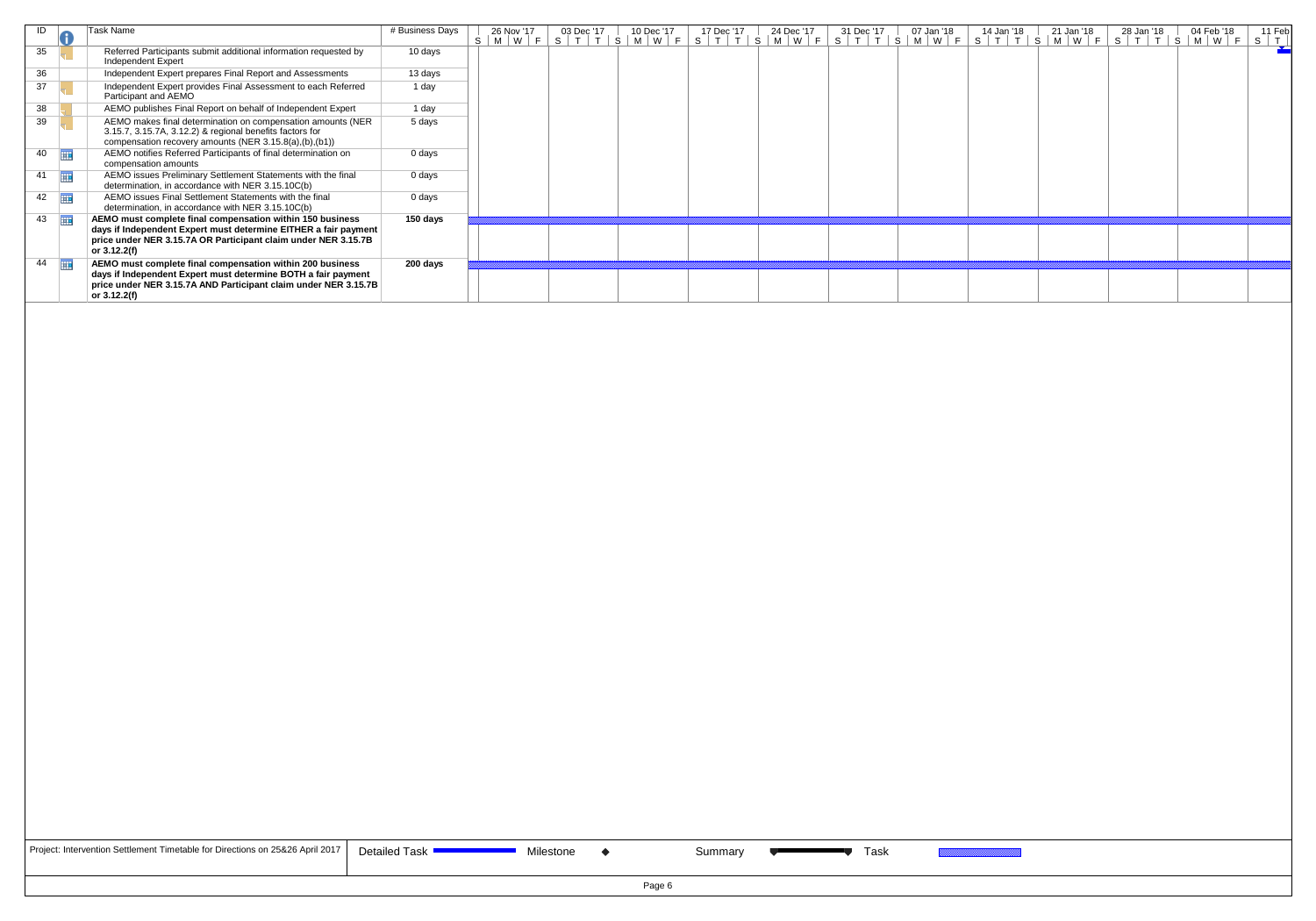| ID                    |                | Task Name                                                                                                                                                                                                                          | # Business Days   '18 | 18 Feb '18<br>T   S   M   W   F   S   T   T   S   M   W   F   S   T   T   S   M   W   F   S   T   T   T   S   M   W   F   S   T   T   S   M   W   F   S | 25 Feb '18 | 04 Mar '18 | 11 Mar '18 | 18 Mar '18 | 25 Mar '18 | 01 Apr '18 | 08 Apr '18 | 15 Apr '18 | 22 Apr '18 | 29 Apr '18 | 06 |
|-----------------------|----------------|------------------------------------------------------------------------------------------------------------------------------------------------------------------------------------------------------------------------------------|-----------------------|---------------------------------------------------------------------------------------------------------------------------------------------------------|------------|------------|------------|------------|------------|------------|------------|------------|------------|------------|----|
|                       | <b>FITE</b>    | <b>Direction to SA Generator issued</b>                                                                                                                                                                                            | 0 days                |                                                                                                                                                         |            |            |            |            |            |            |            |            |            |            |    |
| $\overline{2}$        | 亜              | Direction to SA Generator cancelled                                                                                                                                                                                                | 0 days                |                                                                                                                                                         |            |            |            |            |            |            |            |            |            |            |    |
| 3                     |                |                                                                                                                                                                                                                                    |                       |                                                                                                                                                         |            |            |            |            |            |            |            |            |            |            |    |
| $\overline{4}$        | <b>HE</b>      | AEMO makes provisional determination on compensation amounts<br>(NER 3.15.7, 3.15.7A, 3.12.2) & regional benefits factors for<br>compensation recovery amounts (NER 3.15.8(a),(b),(b1))                                            | 15 days               |                                                                                                                                                         |            |            |            |            |            |            |            |            |            |            |    |
| 5                     | $\overline{m}$ | AEMO issues Final Settlement Statements for Billing Week 40 2017,<br>in accordance with NER 3.15.10C(a)                                                                                                                            | 0 days                |                                                                                                                                                         |            |            |            |            |            |            |            |            |            |            |    |
| $6 \quad \boxed{11}$  |                | AEMO notifies Directed and Affected Participants of provisional<br>determination on compensation amounts                                                                                                                           | 0 days                |                                                                                                                                                         |            |            |            |            |            |            |            |            |            |            |    |
| $7^{\circ}$           | 軍              | Directed Participants may seek additional compensation (NER<br>3.15.7B(a)                                                                                                                                                          | 7 days                |                                                                                                                                                         |            |            |            |            |            |            |            |            |            |            |    |
| 8                     |                | Affected Participants or Market Customers may seek to vary<br>compensation amount (NER 3.12.2(f))                                                                                                                                  | 7 days                |                                                                                                                                                         |            |            |            |            |            |            |            |            |            |            |    |
| 9                     |                |                                                                                                                                                                                                                                    |                       |                                                                                                                                                         |            |            |            |            |            |            |            |            |            |            |    |
| 10 <sup>1</sup>       |                | If no claims received and Independent Expert is not<br>required                                                                                                                                                                    | 100 days              |                                                                                                                                                         |            |            |            |            |            |            |            |            |            |            |    |
| $11$ $\frac{1}{11}$   |                | AEMO makes final determination on compensation amounts (NER<br>3.15.7, 3.15.7A, 3.12.2) & regional benefits factors for<br>compensation recovery amounts (NER 3.15.8(a),(b),(b1))                                                  | 15 days               |                                                                                                                                                         |            |            |            |            |            |            |            |            |            |            |    |
| $12$ $\Box$           |                | AEMO issues Preliminary Settlement Statement with final<br>determination, and notifies Directed and Affected Participants on<br>compensation amounts                                                                               | 0 days                |                                                                                                                                                         |            |            |            |            |            |            |            |            |            |            |    |
| $13 \quad \boxed{11}$ |                | AEMO issues Final Settlement Statement with the final<br>determination, and notifies Directed and Affected Participants on<br>compensation amounts                                                                                 | 0 days                |                                                                                                                                                         |            |            |            |            |            |            |            |            |            |            |    |
| 14                    |                | AEMO must complete final compensation within 100 business<br>days if Independent Expert is not required                                                                                                                            | 100 days              |                                                                                                                                                         |            |            |            |            |            |            |            |            |            |            |    |
| 15                    |                |                                                                                                                                                                                                                                    |                       |                                                                                                                                                         |            |            |            |            |            |            |            |            |            |            |    |
| 16                    |                | If claims received and Independent Expert is not<br>required                                                                                                                                                                       | 100 days              |                                                                                                                                                         |            |            |            |            |            |            |            |            |            |            |    |
| $17$ $\Box$           |                | AEMO reviews submissions for additional claims and makes final<br>determination on compensation amounts (NER 3.15.7, 3.15.7A,<br>3.12.2) & regional benefits factors for compensation recovery<br>amounts (NER 3.15.8(a),(b),(b1)) | 35 days               |                                                                                                                                                         |            |            |            |            |            |            |            |            |            |            |    |
| $18$                  |                | AEMO notifies participants, if claims are accepted, payment will be<br>made in next available billing cycle                                                                                                                        | 13 days               |                                                                                                                                                         |            |            |            |            |            |            |            |            |            |            |    |
| 19                    |                | AEMO issues Preliminary Settlement Statement with final<br>determination, and notifies Directed and Affected Participants on<br>compensation amounts                                                                               | 0 days                |                                                                                                                                                         |            |            |            |            |            |            |            |            |            |            |    |
| $20$ $\Box$           |                | AEMO issues Final Settlement Statement with the final<br>determination, and notifies Directed and Affected Participants on<br>compensation amounts                                                                                 | 0 days                | ▶ 15/02                                                                                                                                                 |            |            |            |            |            |            |            |            |            |            |    |
| 21                    |                | AEMO must complete final compensation within 100 business<br>days if Independent Expert is not required                                                                                                                            | 100 days              |                                                                                                                                                         |            |            |            |            |            |            |            |            |            |            |    |
| 22                    |                |                                                                                                                                                                                                                                    |                       |                                                                                                                                                         |            |            |            |            |            |            |            |            |            |            |    |
| 23                    |                | If claims received and Independent Expert is<br>required                                                                                                                                                                           | 114 days              |                                                                                                                                                         |            |            |            |            |            |            |            |            |            |            |    |
| 24                    | ⊞!             | AEMO reviews submissions for additional claims                                                                                                                                                                                     | 7 days                |                                                                                                                                                         |            |            |            |            |            |            |            |            |            |            |    |
| 25                    |                | If claims are not accepted or exceed the amounts under<br>3.15.7B(c)(1), claims are referred to independent expert                                                                                                                 | 0 days                |                                                                                                                                                         |            |            |            |            |            |            |            |            |            |            |    |
| 26                    |                | AEMO seeks nominations for Independent Expert and advises the<br>market                                                                                                                                                            | 5 days                |                                                                                                                                                         |            |            |            |            |            |            |            |            |            |            |    |
| 27                    |                | Referred Participant may object to AEMO's Independent Expert<br>nomination                                                                                                                                                         | 3 days                |                                                                                                                                                         |            |            |            |            |            |            |            |            |            |            |    |
| 28                    |                | If objection, AEMO requests that AEMC appoint an Independent<br>Expert                                                                                                                                                             | 1 day                 |                                                                                                                                                         |            |            |            |            |            |            |            |            |            |            |    |
| 29                    |                | AEMC appoints an Independent Expert                                                                                                                                                                                                | 3 days                |                                                                                                                                                         |            |            |            |            |            |            |            |            |            |            |    |
| 30                    | 軍              | Independent Expert determines value of additional compensation<br>and prepares Draft Report and Assessments                                                                                                                        | 30 days               |                                                                                                                                                         |            |            |            |            |            |            |            |            |            |            |    |
| 31                    |                | Independent Expert provides Draft Assessment to each Referred<br>Participant and AEMO                                                                                                                                              | 1 day                 |                                                                                                                                                         |            |            |            |            |            |            |            |            |            |            |    |
| 32                    |                | AEMO publishes Draft Report on behalf of Independent Expert                                                                                                                                                                        | 1 day                 |                                                                                                                                                         |            |            |            |            |            |            |            |            |            |            |    |
| 33                    |                | AEMO invites submissions from Referred Participants on Draft                                                                                                                                                                       | 0 days                |                                                                                                                                                         |            |            |            |            |            |            |            |            |            |            |    |
| 34                    |                | Report and Assessment on behalf of Independent Expert<br>Referred Participants submit comments to Independent Expert on<br>Draft Report and Assessment                                                                             | 15 days               |                                                                                                                                                         |            |            |            |            |            |            |            |            |            |            |    |
|                       |                | Project: Intervention Settlement Timetable for Directions on 25&26 April 2017                                                                                                                                                      | Detailed Task -       | Milestone                                                                                                                                               | $\bullet$  |            | Summary    |            | Task       |            |            |            |            |            |    |
|                       |                |                                                                                                                                                                                                                                    |                       |                                                                                                                                                         |            | Page 7     |            |            |            |            |            |            |            |            |    |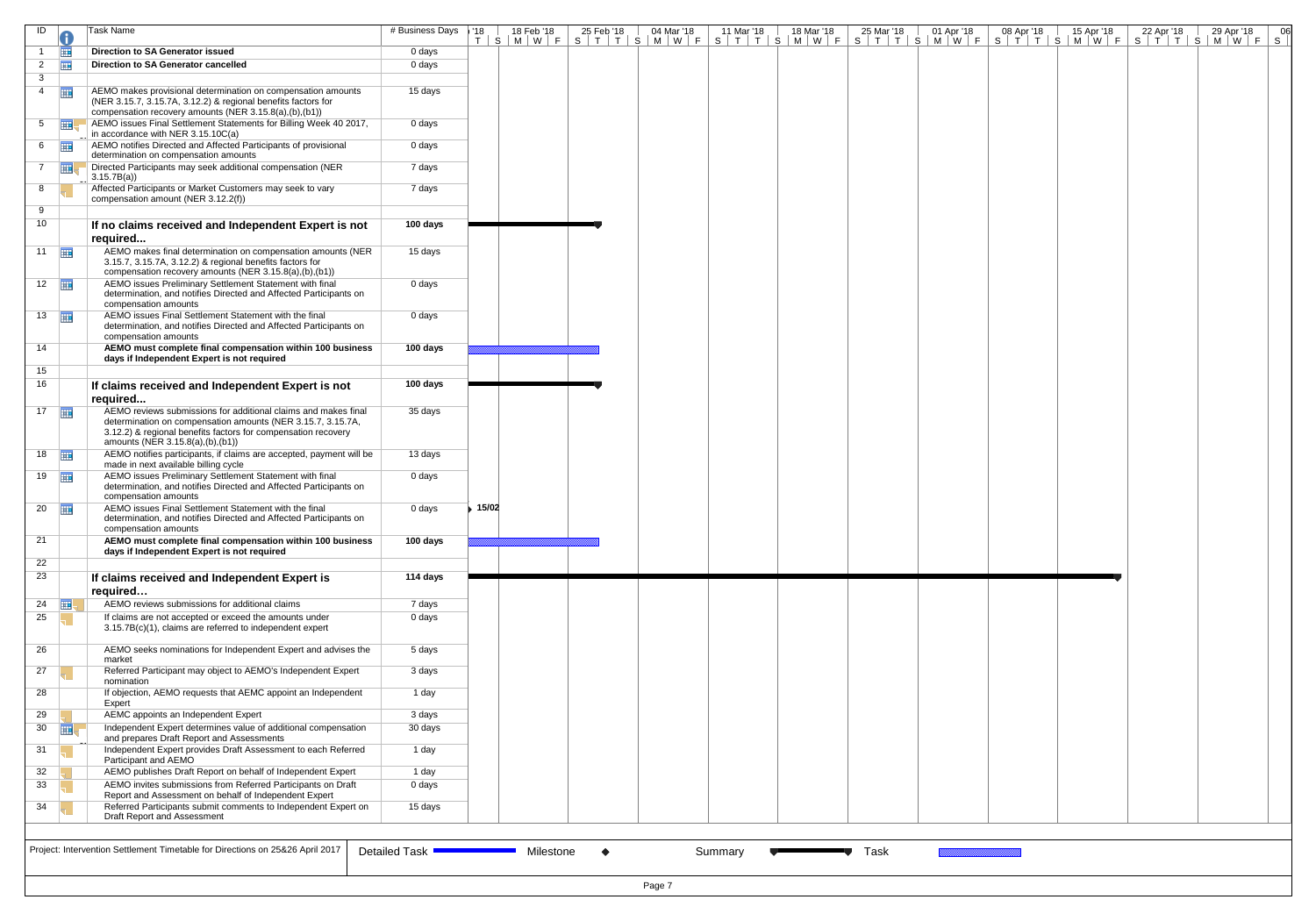| ID                    | Task Name                                                                                                                                                                                                      | # Business Days | '18 | 18 Feb '18                  | 25 Feb '18 | 04 Mar '18    | 11 Mar '18 | 18 Mar '18 | 25 Mar '18 | 01 Apr '18  | 08 Apr '18 | 15 Apr '18 | 22 Apr '18 | 29 Apr '18                                    |  |
|-----------------------|----------------------------------------------------------------------------------------------------------------------------------------------------------------------------------------------------------------|-----------------|-----|-----------------------------|------------|---------------|------------|------------|------------|-------------|------------|------------|------------|-----------------------------------------------|--|
| 35                    | Referred Participants submit additional information requested by<br>Independent Expert                                                                                                                         | 10 days         |     | $S$   M   W   F   S   T   T |            | S   M   W   F | $S \vert$  |            |            |             |            |            |            | $S$   $T$   $T$   $S$   $M$   $W$   $F$   $S$ |  |
| 36                    | Independent Expert prepares Final Report and Assessments                                                                                                                                                       | 13 days         |     |                             |            |               |            |            |            |             |            |            |            |                                               |  |
| 37                    | Independent Expert provides Final Assessment to each Referred<br>Participant and AEMO                                                                                                                          | 1 day           |     |                             |            |               |            |            |            |             |            |            |            |                                               |  |
| 38                    | AEMO publishes Final Report on behalf of Independent Expert                                                                                                                                                    | 1 day           |     |                             |            |               |            |            |            |             |            |            |            |                                               |  |
| 39                    | AEMO makes final determination on compensation amounts (NER<br>3.15.7, 3.15.7A, 3.12.2) & regional benefits factors for<br>compensation recovery amounts (NER 3.15.8(a),(b),(b1))                              | 5 days          |     |                             |            |               |            |            |            |             |            |            |            |                                               |  |
| - 田<br>40             | AEMO notifies Referred Participants of final determination on<br>compensation amounts                                                                                                                          | 0 days          |     |                             |            |               |            |            | 27/03      |             |            |            |            |                                               |  |
| $41$ $\frac{1}{2}$    | AEMO issues Preliminary Settlement Statements with the final<br>determination, in accordance with NER 3.15.10C(b)                                                                                              | $0$ days        |     |                             |            |               |            |            |            | $4 - 03/04$ |            |            |            |                                               |  |
| $42 \quad \boxed{11}$ | AEMO issues Final Settlement Statements with the final<br>determination, in accordance with NER 3.15.10C(b)                                                                                                    | 0 days          |     |                             |            |               |            |            |            |             |            |            | 20/04      |                                               |  |
| 43                    | AEMO must complete final compensation within 150 business<br>days if Independent Expert must determine EITHER a fair payment<br>price under NER 3.15.7A OR Participant claim under NER 3.15.7B<br>or 3.12.2(f) | 150 days        |     |                             |            |               |            |            |            |             |            |            |            |                                               |  |
| 44<br>再               | AEMO must complete final compensation within 200 business<br>days if Independent Expert must determine BOTH a fair payment<br>price under NER 3.15.7A AND Participant claim under NER 3.15.7B<br>or 3.12.2(f)  | 200 days        |     |                             |            |               |            |            |            |             |            |            |            |                                               |  |

| Project: Intervention Settlement Timetable for Directions on 25&26 April 2017   D |
|-----------------------------------------------------------------------------------|
|-----------------------------------------------------------------------------------|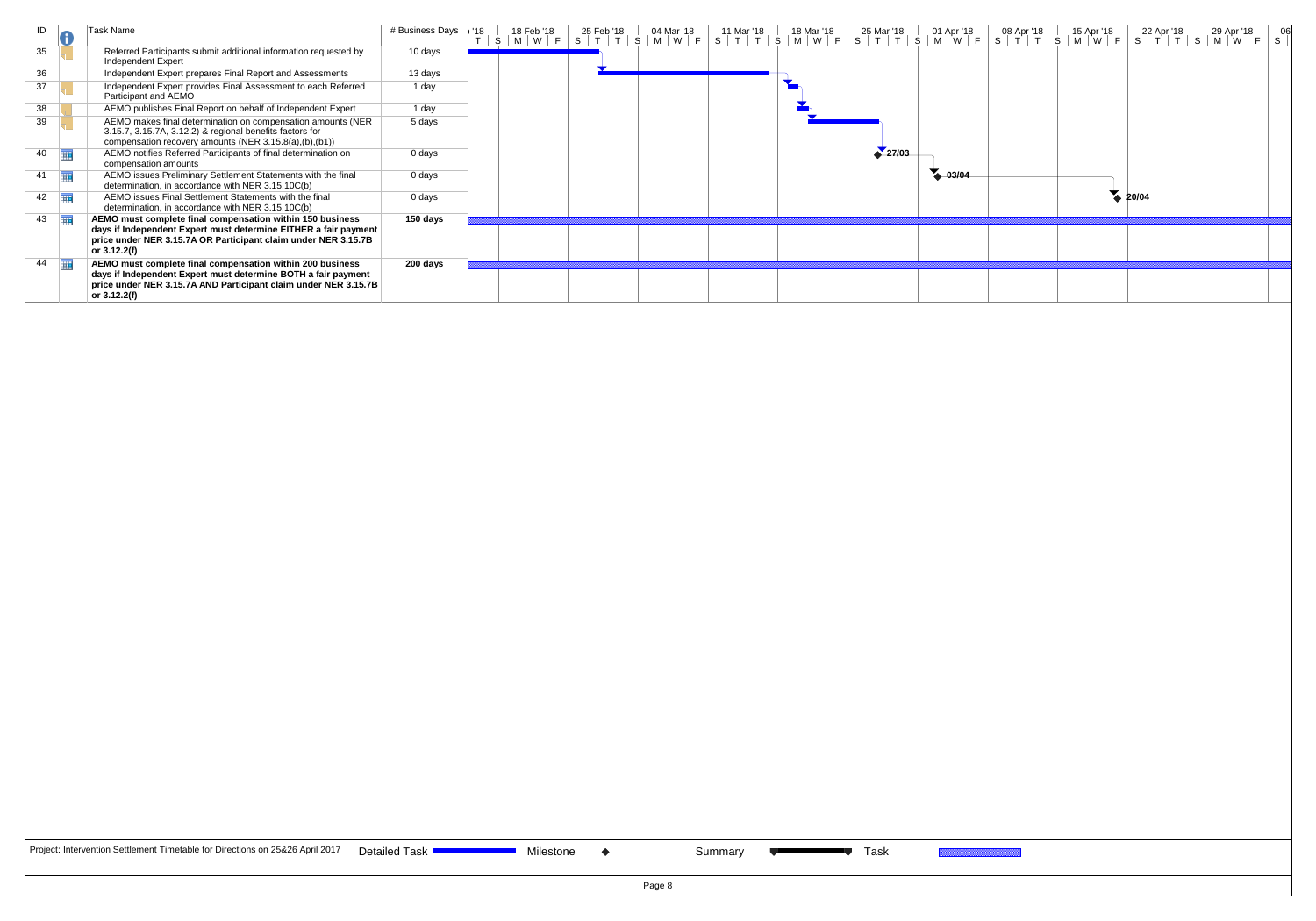| ID                    |             | Task Name                                                                                                                                                                                                                          | # Business Days   May '18 |  |           |           |         |  |  | May '18   13 May '18   20 May '18   27 May '18   03 Jun '18   10 Jun '18   17 Jun '18   24 Jun '18   01 Jul '18   08 Jul '18   15 Jul '18   22 Jul '18  <br>  T   T   S   M   W   F   S   T   T   S   M   W   F   S   T   T   S |  |  |  |
|-----------------------|-------------|------------------------------------------------------------------------------------------------------------------------------------------------------------------------------------------------------------------------------------|---------------------------|--|-----------|-----------|---------|--|--|---------------------------------------------------------------------------------------------------------------------------------------------------------------------------------------------------------------------------------|--|--|--|
|                       | <b>THE</b>  | <b>Direction to SA Generator issued</b>                                                                                                                                                                                            | 0 days                    |  |           |           |         |  |  |                                                                                                                                                                                                                                 |  |  |  |
| $\overline{2}$        | <b>FREE</b> | <b>Direction to SA Generator cancelled</b>                                                                                                                                                                                         | 0 days                    |  |           |           |         |  |  |                                                                                                                                                                                                                                 |  |  |  |
| 3                     |             |                                                                                                                                                                                                                                    |                           |  |           |           |         |  |  |                                                                                                                                                                                                                                 |  |  |  |
| $\overline{4}$        | <b>HIE</b>  | AEMO makes provisional determination on compensation amounts<br>(NER 3.15.7, 3.15.7A, 3.12.2) & regional benefits factors for<br>compensation recovery amounts (NER 3.15.8(a),(b),(b1))                                            | 15 days                   |  |           |           |         |  |  |                                                                                                                                                                                                                                 |  |  |  |
| $5^{\circ}$           |             | AEMO issues Final Settlement Statements for Billing Week 40 2017,<br>in accordance with NER 3.15.10C(a)                                                                                                                            | 0 days                    |  |           |           |         |  |  |                                                                                                                                                                                                                                 |  |  |  |
| $6 \quad \boxed{11}$  |             | AEMO notifies Directed and Affected Participants of provisional<br>determination on compensation amounts                                                                                                                           | 0 days                    |  |           |           |         |  |  |                                                                                                                                                                                                                                 |  |  |  |
| $\overline{7}$        | ⊞           | Directed Participants may seek additional compensation (NER<br>3.15.7B(a)                                                                                                                                                          | 7 days                    |  |           |           |         |  |  |                                                                                                                                                                                                                                 |  |  |  |
| 8                     |             | Affected Participants or Market Customers may seek to vary<br>compensation amount (NER 3.12.2(f))                                                                                                                                  | 7 days                    |  |           |           |         |  |  |                                                                                                                                                                                                                                 |  |  |  |
| 9                     |             |                                                                                                                                                                                                                                    |                           |  |           |           |         |  |  |                                                                                                                                                                                                                                 |  |  |  |
| 10                    |             | If no claims received and Independent Expert is not<br>required                                                                                                                                                                    | 100 days                  |  |           |           |         |  |  |                                                                                                                                                                                                                                 |  |  |  |
| 11 $\frac{1}{2}$      |             | AEMO makes final determination on compensation amounts (NER<br>3.15.7, 3.15.7A, 3.12.2) & regional benefits factors for<br>compensation recovery amounts (NER 3.15.8(a),(b),(b1))                                                  | 15 days                   |  |           |           |         |  |  |                                                                                                                                                                                                                                 |  |  |  |
| $12$ $\frac{1}{2}$    |             | AEMO issues Preliminary Settlement Statement with final<br>determination, and notifies Directed and Affected Participants on<br>compensation amounts                                                                               | 0 days                    |  |           |           |         |  |  |                                                                                                                                                                                                                                 |  |  |  |
| $13 \quad \boxed{11}$ |             | AEMO issues Final Settlement Statement with the final<br>determination, and notifies Directed and Affected Participants on<br>compensation amounts                                                                                 | 0 days                    |  |           |           |         |  |  |                                                                                                                                                                                                                                 |  |  |  |
| 14                    |             | AEMO must complete final compensation within 100 business                                                                                                                                                                          | 100 days                  |  |           |           |         |  |  |                                                                                                                                                                                                                                 |  |  |  |
| 15                    |             | days if Independent Expert is not required                                                                                                                                                                                         |                           |  |           |           |         |  |  |                                                                                                                                                                                                                                 |  |  |  |
| 16                    |             | If claims received and Independent Expert is not<br>required                                                                                                                                                                       | 100 days                  |  |           |           |         |  |  |                                                                                                                                                                                                                                 |  |  |  |
| $17$ $\frac{1}{111}$  |             | AEMO reviews submissions for additional claims and makes final<br>determination on compensation amounts (NER 3.15.7, 3.15.7A,<br>3.12.2) & regional benefits factors for compensation recovery<br>amounts (NER 3.15.8(a),(b),(b1)) | 35 days                   |  |           |           |         |  |  |                                                                                                                                                                                                                                 |  |  |  |
| $18$ $\frac{1}{111}$  |             | AEMO notifies participants, if claims are accepted, payment will be<br>made in next available billing cycle                                                                                                                        | 13 days                   |  |           |           |         |  |  |                                                                                                                                                                                                                                 |  |  |  |
| $19$ $\frac{1}{111}$  |             | AEMO issues Preliminary Settlement Statement with final<br>determination, and notifies Directed and Affected Participants on<br>compensation amounts                                                                               | 0 days                    |  |           |           |         |  |  |                                                                                                                                                                                                                                 |  |  |  |
| $20$ $\frac{1}{2}$    |             | AEMO issues Final Settlement Statement with the final<br>determination, and notifies Directed and Affected Participants on<br>compensation amounts                                                                                 | 0 days                    |  |           |           |         |  |  |                                                                                                                                                                                                                                 |  |  |  |
| 21                    |             | AEMO must complete final compensation within 100 business                                                                                                                                                                          | 100 days                  |  |           |           |         |  |  |                                                                                                                                                                                                                                 |  |  |  |
| 22                    |             | days if Independent Expert is not required                                                                                                                                                                                         |                           |  |           |           |         |  |  |                                                                                                                                                                                                                                 |  |  |  |
| 23                    |             | If claims received and Independent Expert is<br>required                                                                                                                                                                           | 114 days                  |  |           |           |         |  |  |                                                                                                                                                                                                                                 |  |  |  |
| 24 $\Box$             |             | AEMO reviews submissions for additional claims                                                                                                                                                                                     | 7 days                    |  |           |           |         |  |  |                                                                                                                                                                                                                                 |  |  |  |
| 25                    |             | If claims are not accepted or exceed the amounts under<br>3.15.7B(c)(1), claims are referred to independent expert                                                                                                                 | 0 days                    |  |           |           |         |  |  |                                                                                                                                                                                                                                 |  |  |  |
| 26                    |             | AEMO seeks nominations for Independent Expert and advises the<br>market                                                                                                                                                            | 5 days                    |  |           |           |         |  |  |                                                                                                                                                                                                                                 |  |  |  |
| 27                    |             | Referred Participant may object to AEMO's Independent Expert<br>nomination                                                                                                                                                         | 3 days                    |  |           |           |         |  |  |                                                                                                                                                                                                                                 |  |  |  |
| 28                    |             | If objection, AEMO requests that AEMC appoint an Independent<br>Expert                                                                                                                                                             | 1 day                     |  |           |           |         |  |  |                                                                                                                                                                                                                                 |  |  |  |
| 29                    |             | AEMC appoints an Independent Expert                                                                                                                                                                                                | 3 days                    |  |           |           |         |  |  |                                                                                                                                                                                                                                 |  |  |  |
| $30$ $\frac{1}{2}$    |             | Independent Expert determines value of additional compensation<br>and prepares Draft Report and Assessments                                                                                                                        | 30 days                   |  |           |           |         |  |  |                                                                                                                                                                                                                                 |  |  |  |
| 31                    |             | Independent Expert provides Draft Assessment to each Referred<br>Participant and AEMO                                                                                                                                              | 1 day                     |  |           |           |         |  |  |                                                                                                                                                                                                                                 |  |  |  |
| 32                    |             | AEMO publishes Draft Report on behalf of Independent Expert                                                                                                                                                                        | 1 day                     |  |           |           |         |  |  |                                                                                                                                                                                                                                 |  |  |  |
| 33                    |             | AEMO invites submissions from Referred Participants on Draft                                                                                                                                                                       | 0 days                    |  |           |           |         |  |  |                                                                                                                                                                                                                                 |  |  |  |
| 34                    |             | Report and Assessment on behalf of Independent Expert<br>Referred Participants submit comments to Independent Expert on<br>Draft Report and Assessment                                                                             | 15 days                   |  |           |           |         |  |  |                                                                                                                                                                                                                                 |  |  |  |
|                       |             |                                                                                                                                                                                                                                    |                           |  |           |           |         |  |  |                                                                                                                                                                                                                                 |  |  |  |
|                       |             | Project: Intervention Settlement Timetable for Directions on 25&26 April 2017                                                                                                                                                      | Detailed Task '           |  | Milestone | $\bullet$ | Summary |  |  | Task                                                                                                                                                                                                                            |  |  |  |
|                       |             |                                                                                                                                                                                                                                    |                           |  |           |           |         |  |  |                                                                                                                                                                                                                                 |  |  |  |
|                       | Page 9      |                                                                                                                                                                                                                                    |                           |  |           |           |         |  |  |                                                                                                                                                                                                                                 |  |  |  |